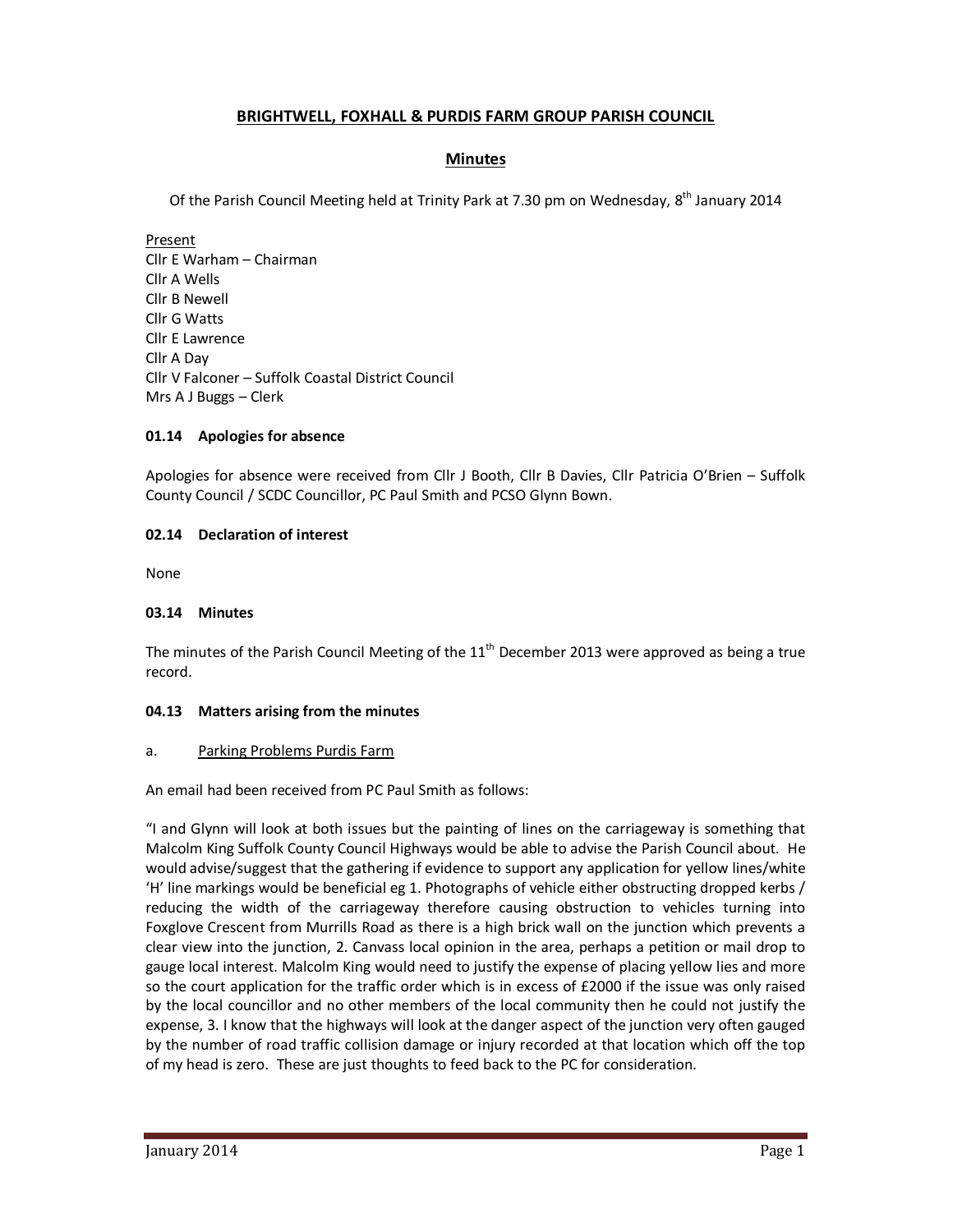There is not any parking restriction on the carriageway at that location so in terms of enforcement we (police) are struggling, any/each unnecessary obstruction offence has to be taken on its own individual merits and is something dealt with at the time and no retrospectively, a person(s) needs to be inconvenienced/obstructed by a set of circumstances and be prepared to provide a statement and attend court if necessary and of course this is only a quick fix and not long term problem solving.

If we are happy that they are Sainbury's staff vehicle, perhaps a letter from the PC to the manager at Warren Heath may have the desired effect asking him to request staff park sensitively/respectfully considering the local community of which they are very much part of."

# **The meeting was adjourned to receive reports from:**

Cllr O'Brien – Suffolk County Council / SCDC Council – no report received.

The Clerk reported that Cllr O'Brien had received a Community Enabling Fund Budget and had allocated £900 to the parish. **Action: Clerk** 

Cllr V Falconer – Suffolk Coastal District Council – written report

### IT Planning Database

I am getting to grips with the new database – should anyone need any help please contact me and I will be happy to help you. The one thing that is helpful is that one can view all the documents – Design and Access, letters from Parish Clerks etc without having to go into the offices in Melton or ask the Parish Clerk to let you have the planning application file – this is a big saving time wise.

### Coastline

The November edition of this has been sent out to all householders. It confirms some of the things I have highlighted in the past and there is more in depth information on where the money goes, car parking applying for grants etc.

### Briefings

There have been a couple of members' briefings:

### IER –Electoral Registration Transformation

Under the Electoral Registration and Administration Act 2013, next year in June everyone eligible to vote will have to sign a form. They are dispensing with the previous form where only the head of the household filled the form. The form will ask for your name, address, NI Insurance No and Date of Birth. No signature is required. This form can be done on line – you will be informed by a letter.

# Census 2011

Alison Matthews of SC gave a run down on the results of the above census. 25 million questionnaires were set out in all. In Suffolk Coastal 97% responded, 143 completed on line – Kesgrave came top in this area. Leiston, Orford and Tunstall were the worst at completing the form. It transpired that there are 124,298 residents with 7,819 with a second home else. 44% go out of the district to work and there are 63.1% Christians and 1% Pagan.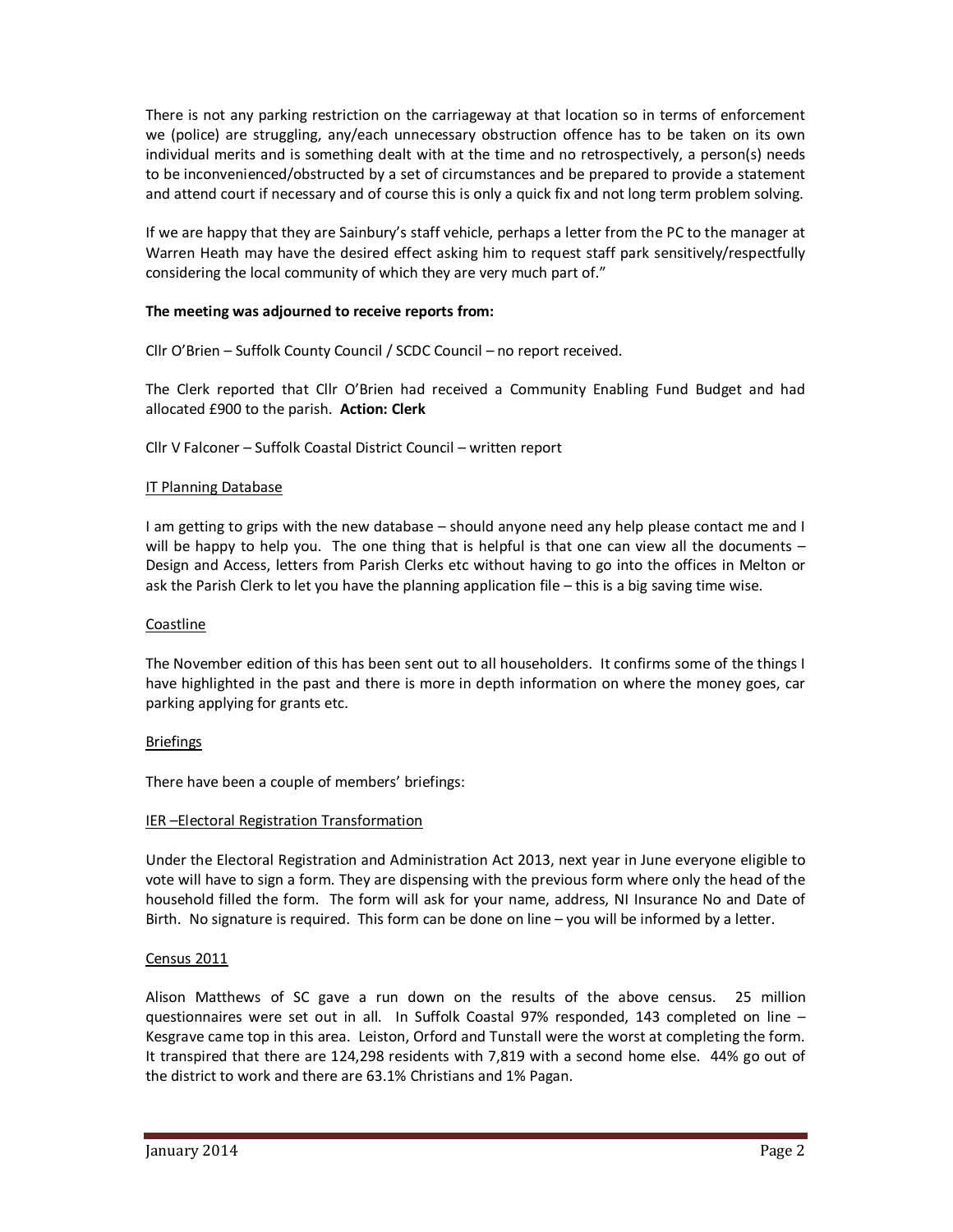In the Naction Ward (ten villages) the population is 4,602 of which 22% are over 64 years. There are 25.7% under 25. 46.4% over 16 have 5 GCSE's or higher. 67% of 16 – 74 are in employment. There are 1,938 households of which 3.7% are social rented.

### C13/2252 Solar Panel – Foxburrow Farm

Planning permission was given for this 60 acres Solar Farm to take place. It was determined at the end of October.

### Miscellaneous Information

Suffolk Coastal District Council has been rated in the top 15 districts for recycling.

The Old Court House on Woodbridge Market Hill was sold at auction by Suffolk Coastal District Council for £500,000.

Car parks in Suffolk Coastal and Waveney received national recognition for their safety standards as part of a police led scheme.

Over 100 properties have been returned to use in the District.

64 new affordable homes delivered in the district during 2013/2014.

### SCC Fire and Rescue Service

Cllr Colin Spence and Mark Hardingham Chief Fire Officer have recently sent out a letter to all parishes asking for your say on their integrated Risk Management Plan for 2014-2017. The consultation runs until  $17<sup>th</sup>$  February 2014.

### Community Speed Watch

Community Speed Watch Group are wishing each parish in the Nacton ward to get a representative from their council to consider this scheme at a joint meeting in January to help keep an eye on spending in your area.

### Tidal Surge

The last few weeks we have been buffeted by high winds that have affected our countryside and Waldringfield village which has 16 houses below river level was very badly affected by the High Surge Tide in early December. I have been round several of the houses and saw for myself the terrible damage these homes suffered that night. The water rose to about 4 ft and at present several of the homes have workman taking off the plaster, removing floor coverings and humidifiers and fan heaters are going like the clappers. It will be several months before things are normal again and a much needed mitigation is needed to the river wall and perhaps a flood barrier near the Maybush Pub to prevent water going up the slipway and running along the Quay.

Suffolk Police – SNT Co-ordinator PC Paul Smith – written report

Crime Report for December 2013

### Sainsburys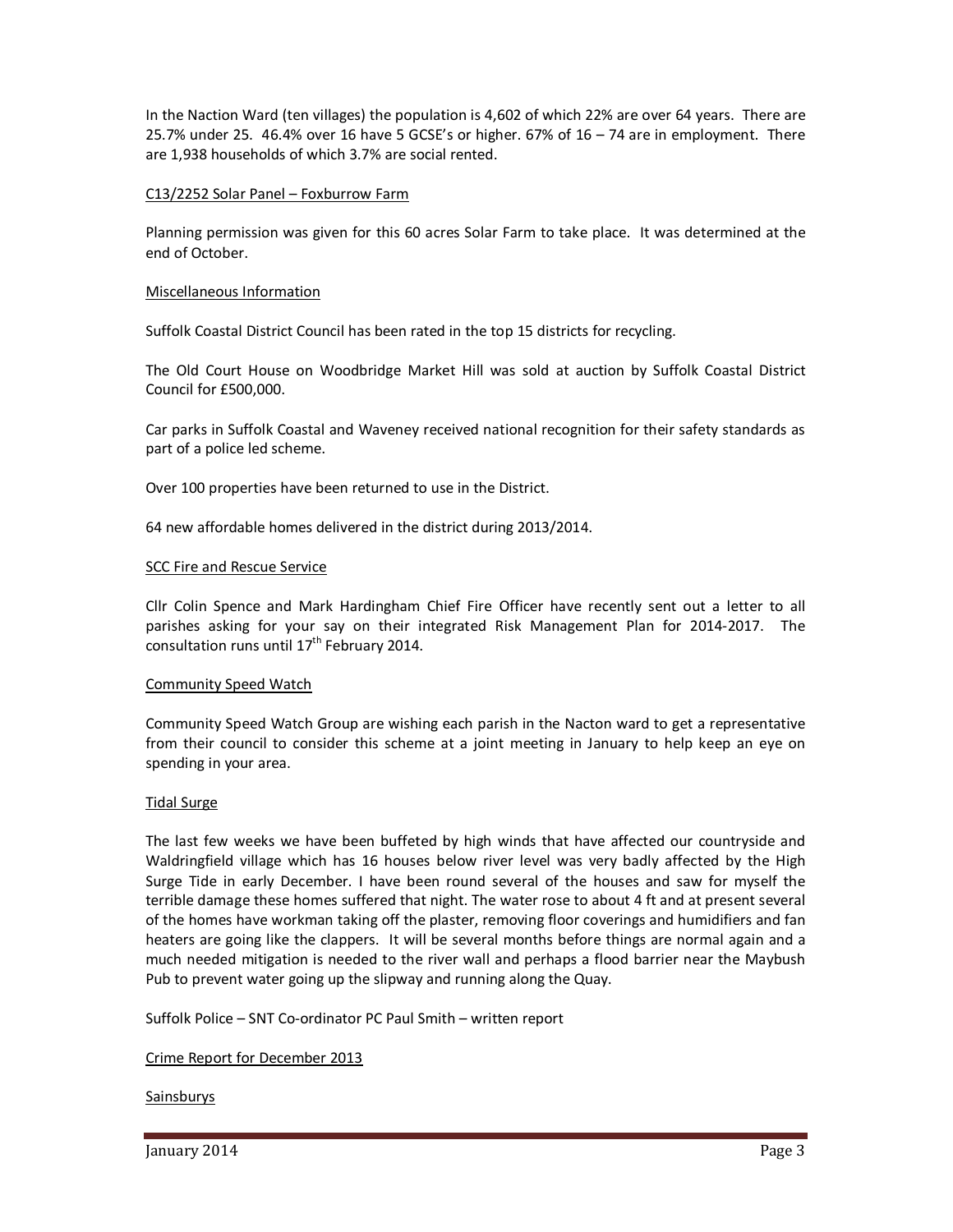7 offences of theft from shop/make off without payment.

Brightwell

No offences recorded.

Purdis

No offences recorded.

# Foxhall

FE/13/2144 – criminal damage over a period of three days from the 13<sup>th</sup> to 16<sup>th</sup> December a timber storage shed has been damaged. One of the lights has been struck causing it not to work along with graffiti on the side of the building. The building was situated in Brookhill Woods near to the junction of Monument Farm Lane and Foxhall Road.

FE/13/2168 – Attempt theft other on the 28<sup>th</sup> December early in the morning two males were seen to be attempting to load used cooking oil into a van. This was at a local public house and the two males were challenged by the owner/manager and they did leave without taking the oil. The vehicle was checked through the police national computer and was linked with similar offences.

# **The meeting was re-convened.**

# **05.14 Clerk's Report**

The Clerk's report had previously been circulated and it was agreed that some of the items should be discussed as per the agenda.

# Buckingham Palace Garden Party Tuesday, 3rd June 2014

SALC have been requested by the Lord Chamberlain's office to inform member councils that Her Majesty will be hosting a garden party at Buckingham Palace on Tuesday, 3<sup>rd</sup> June 2014. SALC has been allocated two invitations for one Mayor or Chairman of Suffolk's Town and Parish Councils and one accompanying guest only. Each Parish Council can put their Chairman forward to receive one of the two invitations. Cllr Warham stated that she did not want to be considered for the event.

# Email from Suffolk County Council regarding "Help to keep warm this winter"

Winter weather can create serious financial and physical challenges, especially for the elderly, disabled people and families with young children struggling to keep warm in their homes. Last year, there were more than 350 excess winter deaths in Suffolk, believed to be connected with the cold weather.

**Free** help and advice is at hand –

Suffolk's *Warm Homes Healthy People* scheme offers support to those most in need. The scheme can help home owners or tenants who privately rent and are on a low income or in receipt of a means tested benefit. The scheme also takes into account age, disability and cold related health conditions.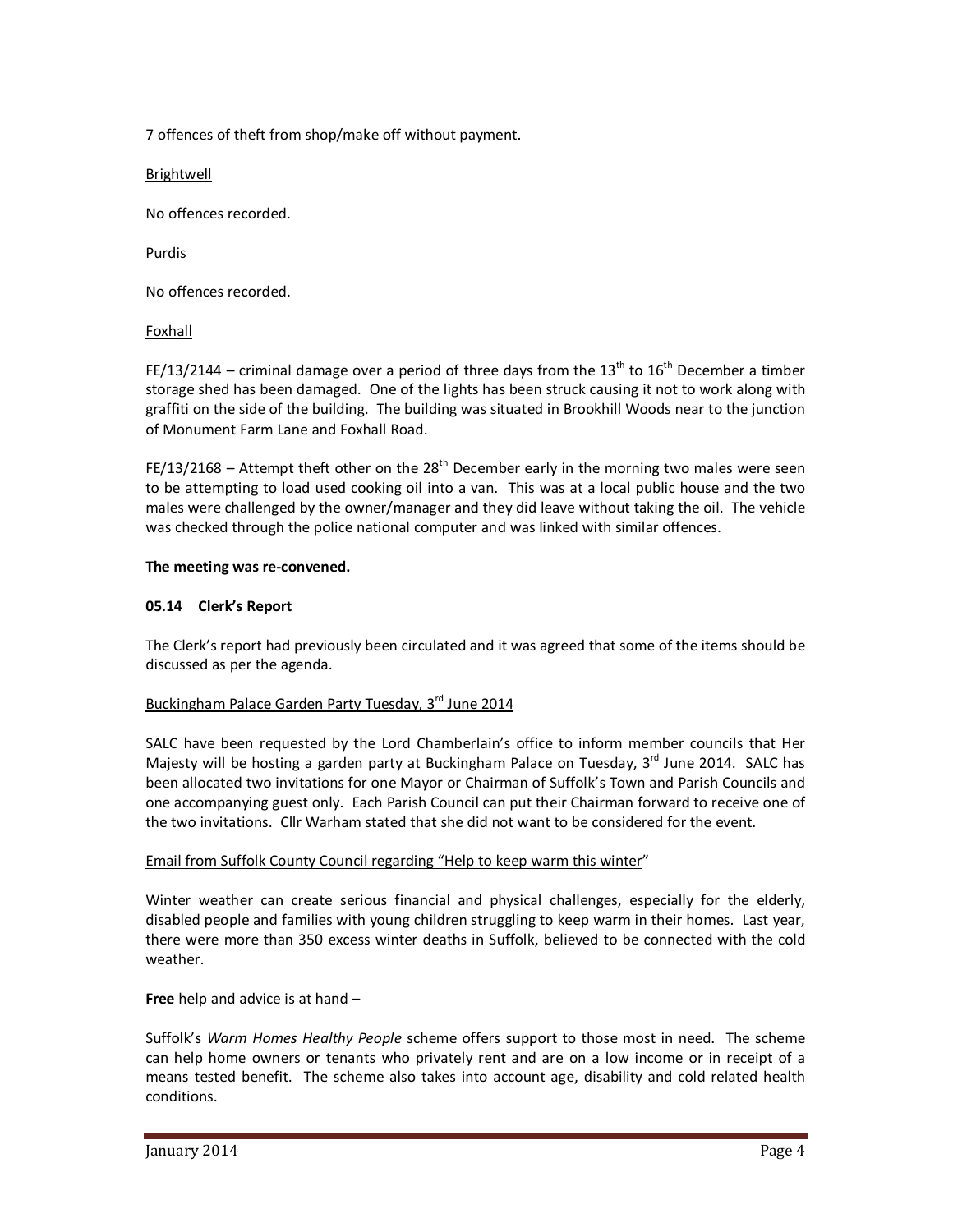If you're struggling to keep warm or are worried about the cost of heating your home, you could get help with:

- Emergency boiler and heating repair costs.
- Winter fuel payments.
- Free home energy survey with advice on insulation, fuel switching and cheaper oil prices.
- Basic draft proofing.
- Temporary loan of heaters.

People with vulnerable relatives or neighbours are also urged to help them find out more about the support available.

Eligibility criteria apply. For more information, call *Warm Homes Healthy People* helpline on **08456 037 686** (Local rate, lines open Monday-Friday, 9-5 pm).

# **Warm Home Discount Scheme**

Did you know that electricity suppliers can award eligible customers with a £135 Warm Home Discount? Receiving this discount won't affect your cold weather or winter fuel payment. To find out more, contact your energy supplier direct. Please keep warm this winter.

Please advise local residents who may meet the above criteria.

# Change Planning Officer

Naomi Goold Planning Officer for Suffolk Coastal District Council who is responsible for dealing with planning applications within our parish has advised us that she will be going on maternity leave on 20<sup>th</sup> December 2013. Nigel Hebden will be covering Naomi whilst she is on maternity leave. Nigel's email address is nigel.hebden@suffolkcoastal.gov.uk.

### Textile Recycling Sacks

The Waste Management Officer at Suffolk Coastal District Council is enquiring whether the parish would be able to assist him in expanding the number of outlets throughout the district where local residents can conveniently obtain replacement or additional Textile Recycling Sacks for use with the kerbside recycling service.

The bags are freely available to the public; however, rather than handing out entire rolls, they suggest that these are handed out either singly or in small numbers, thus keeping the storage burden to a minimum. Replacement stock would be supplied by SCDC on request.

SCDC are asking whether our parish has a local point that would be able to hold a supply of these bags and that members of the public are able to visit for the purpose of obtaining these bags.

# **06.14 Planning**

### Applications for Consideration

DC/13/3663/FUL Part Side Garden Malverton Elmham Drive Foxhall – Proposed construction of a four bedroom detached house with garage – No objection.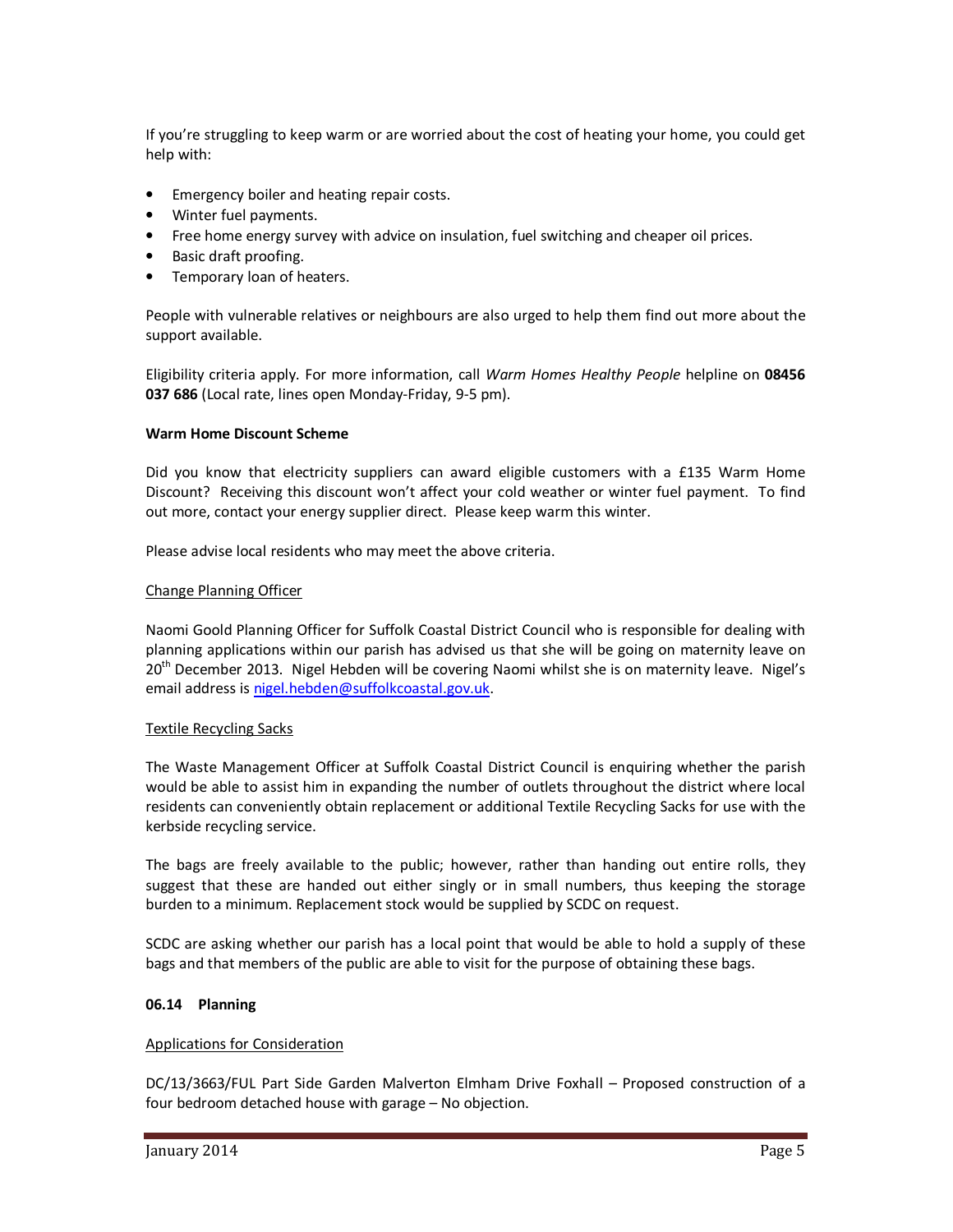DC/13/3774/FUL Heather Lea Elmham Drive Foxhall – Rear extension and loft conversion – No objection.

DC/13/3701/FUL The Old Police House Felixstowe Road Foxhall – Erection of an attached garage - No objection.

# **07.15 Parish Plan Distribution**

As a result of discussions at the previous meeting, the Clerk reported that she had investigated the cost of distributing the Parish Plan by a delivery company. The Clerk stated that she had researched various options and Royal Mail charge approximately £50 per 1,000 and Reliable Leaflet charge approximately £35 per 1,000. Cllr Day proposed, seconded Cllr Watts that Royal Mail be asked to carry out the distribution – all in favour. **Action: Clerk** 

# **08.15 Standing Orders**

The Clerk reported that the updated Standing Orders which had been received from Suffolk Association of Local Councils had been circulated to councillors. Following discussion it was agreed that the Clerk should incorporate the changes into the current Parish Council Standing Orders and circulate before the next meeting for further discussion. **Action: Clerk** 

# **09.14 Trees – Purdis Farm**

The Clerk reported that following the complaints raised at the last meeting by residents living in the Berry Close / White Thorn Road area of Purdis Farm an email had been sent to Suffolk Coastal Services however to date no reply has been received. Cllr Falconer stated that she had previously raised this issue with SCS and would contact them again and report back to the Parish Council. It was agreed that the Clerk should send a copy of her email to Cllr Falconer. **Action: Clerk / Cllr Falconer** 

# **10.14 Councillor Recruitment / Resignation**

The Clerk reported that unfortunately due to illness Cllr Booth is unable to attend Parish Council meetings on a regular basis and as a result a letter had been received from Cllr Booth tendering his resignation.

Councillors discussed the problems with the recruitment of new councillors and it was agreed that Cllr Wells supported by Cllrs Watts and Lawrence should put together a flyer to send out to all households in the parishes and that the flyer should be distributed with the Parish Plan.

Discussions took place over whether the Parish Council should approach Suffolk Coastal District Council with a view to reducing the number of councillors. It was agreed to review the situation once the vacancy flyers had been distributed. **Action: Clerk / Cllrs Wells, Watts and Lawrence** 

# **11.14 Locality Budget 2013/2014**

As reported at the previous meeting the Locality Budget for the two seats for Purdis Farm had been agreed but that a decision needed to be made as to the type and design of seat to be purchased. Following discussion it was agreed that the Clerk should email to Cllr Watts the link to the company's